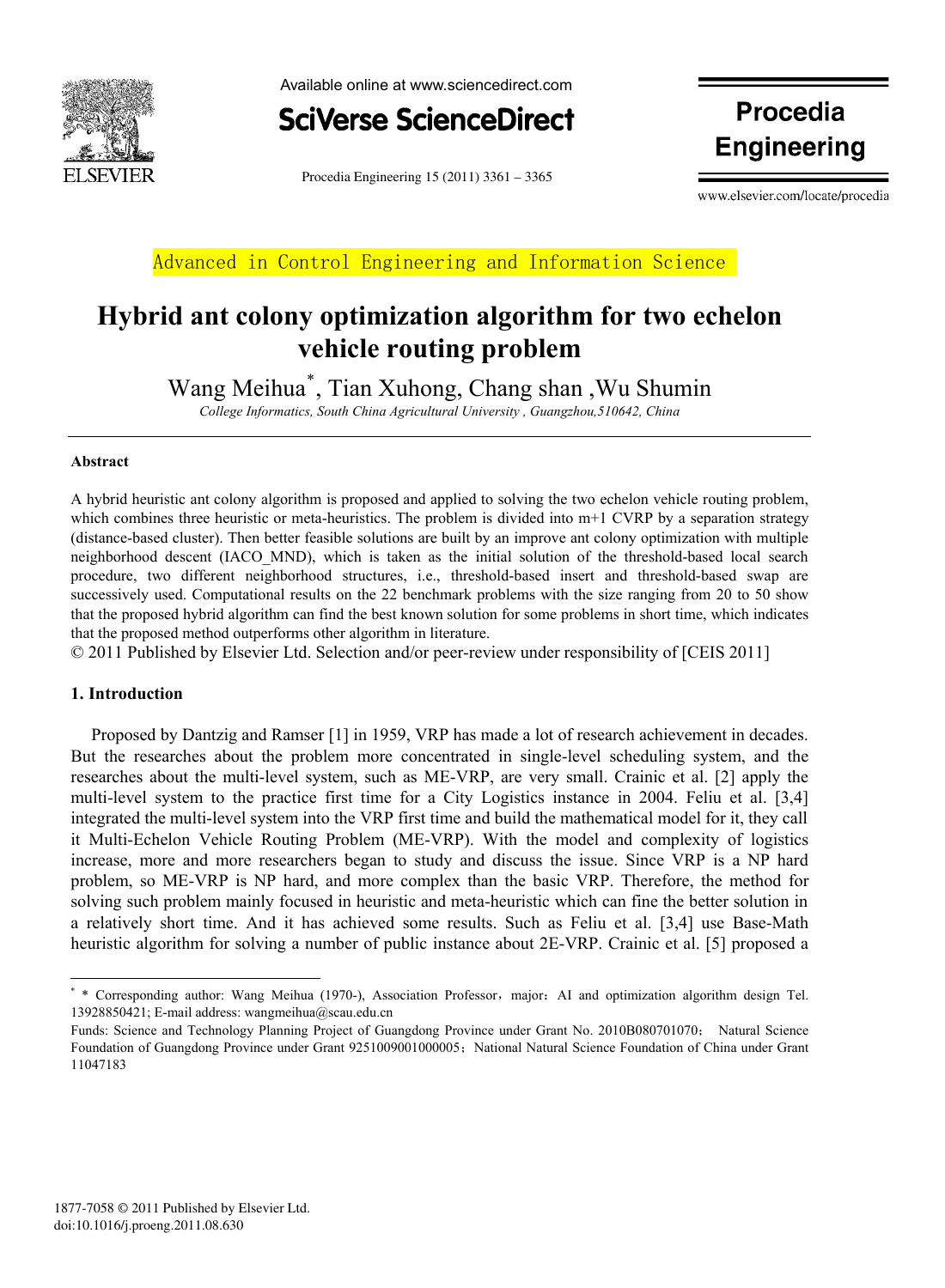Clustering-based Heuristic algorithm. Then they simple improved their algorithm, and proposed Multi-Start Heuristic Algorithm [6], it asked that the local search will continue until the object value is not be improved. Crainic et al. [7] analyzed the relationship of the distribution of customers, the system layout and the cost, and compared the multi-level system with the traditional single-level VRP in performance and efficiency, which can shows the feasibility and effectiveness of the Multi-Echelon VRP. Perboli et al. [8,9] derived new families of valid inequalities for the two-echelon vehicle routing problem, in order to more efficiently obtain better strength feasible solution. Therefore, this paper proposed a hybrid ant colony optimization algorithm for 2E-VRP.

#### **2. Problem definition**

Defined the central depot set  $V0 = \{v0\}$ , a set Vs of intermediate depots called satellite and customer set Vc, wherein each customer  $i \in Vc$  has a positive demand di associated, the problem consists in minimizing the total transportation costs, calculated by considering arc costs cij for shopping goods from one point to the other of the transportation network, while satisfying the demand of all the customers with a limited fleet of vehicles. Differing the classical VRP, the freight stored in V0 must transit through intermediate depots, called satellites, and then be delivered to the customers. The demand of each customer has to be satisfied by only one satellite, and there are on thresholds on minimum and maximum number of customers served by a single satellite. This assumption induces, for each 2E-VRP feasible solution, a partition of Vc set in, at most, |Vs| subsets, each one referring to a different satellite. Customer-satellite assignments are not known in advance, not allowing to solve the problem by decomposition into |Vs| +1VRPs. Two distinct fleet of vehicles m1 and m2, with different capacity size K1 and K2, are available to serve first and second network level, respectively.

#### **3. Hybrid ACO Algorithm**

Our method (Hybrid ant colony optimization algorithm) has three phases. First phase, we apply throughout a separation strategy (distance-based cluster) splitting the problem into m+1 routing sub-problems (CVRP). Second phase, we proposed Improved Ant Colony Optimization with Multiple Neighborhood Descent (IACO MND) to solve the  $m+1$  sub-problem. This phase can obtain better feasible solution. Last phase, we proposed Threshold-Based Local Search (TLS) to improve the better feasible solution. Follow our paper will introduce the three phases detail.

The initial clustering is based on the direct shipment criterion, which assigns a customer to its nearest satellite in Euclidean distance. It can build the correspondence between satellite and customer. Other words, one customer only belong to one satellite, but one satellite can include multiple customers. Moreover, the assignment must be feasible with respect to the satellite's capacity constraints. If the assignment is not feasible, the customer is assigned to the second nearest satellite, and so on until a feasible assignment is found. It will split the problem into m+1 CVRP.

This phase, a hybrid heuristic algorithm IACO\_MND is proposed and applied to solving the capacitated vehicle routing problem, which combines two meta-heuristics, i.e., Ant Colony Optimization [10-13] and Multiple Neighborhood Descent [14]. Several feasible solutions are built by an insertion based IACO solution construction method, which is taken as the initial solution of the MND procedure. During the MND procedure, three different neighborhood structures, i.e., insertion, swap and 2-opt are successively used.

First, we use the distance-based greedy algorithm to construct a better feasible solution s0. And setting initial pheromone according to equation  $\tau_0 = f(s_0)/n$ , where n is number of the customers.